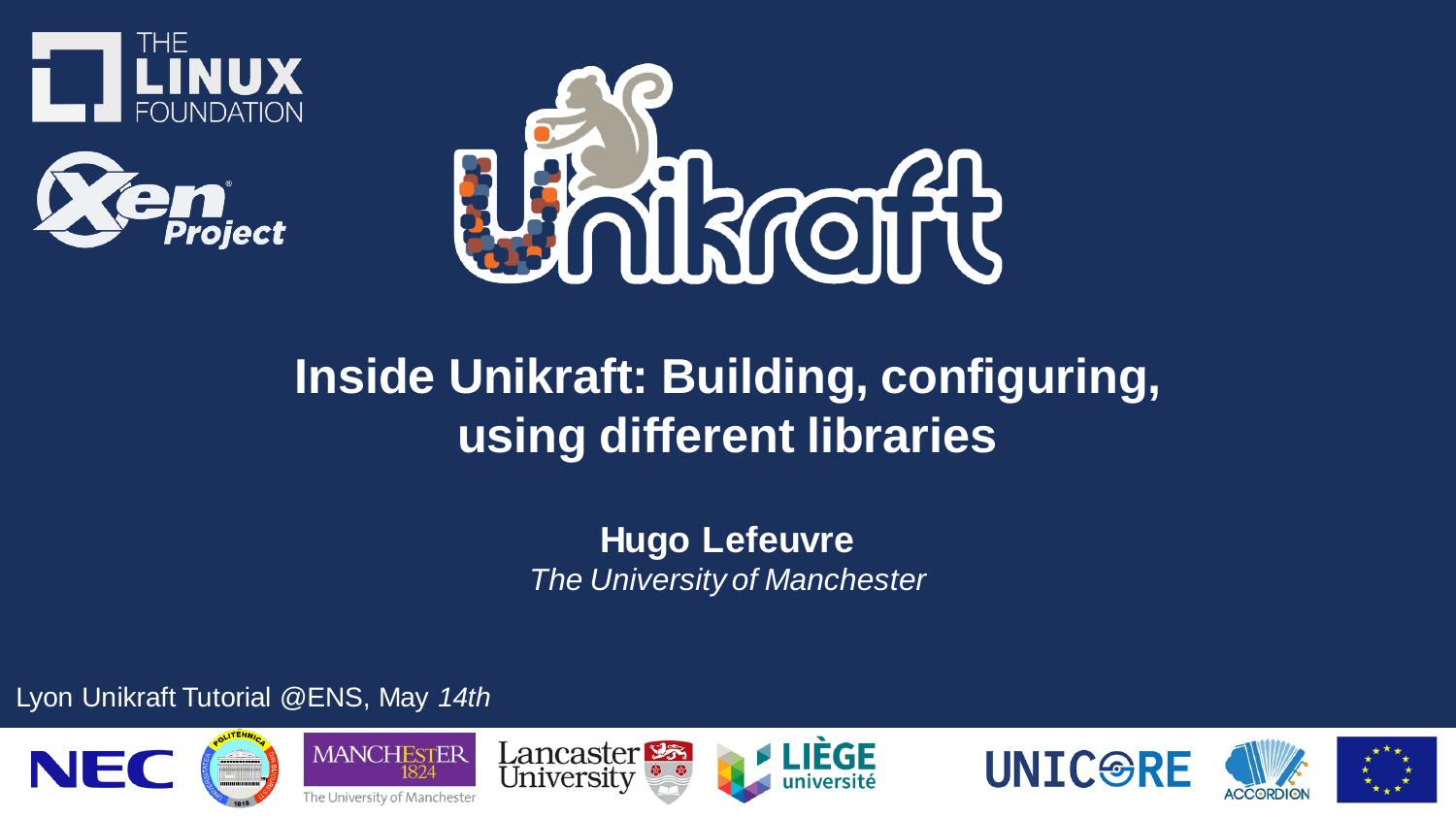

#### Inside Unikraft: Content

- Broad overview of Unikraft's architecture
- Broad overview of Unikraft's build system
- Building and configuring apps and libs in Unikraft
- Running Unikraft on different platforms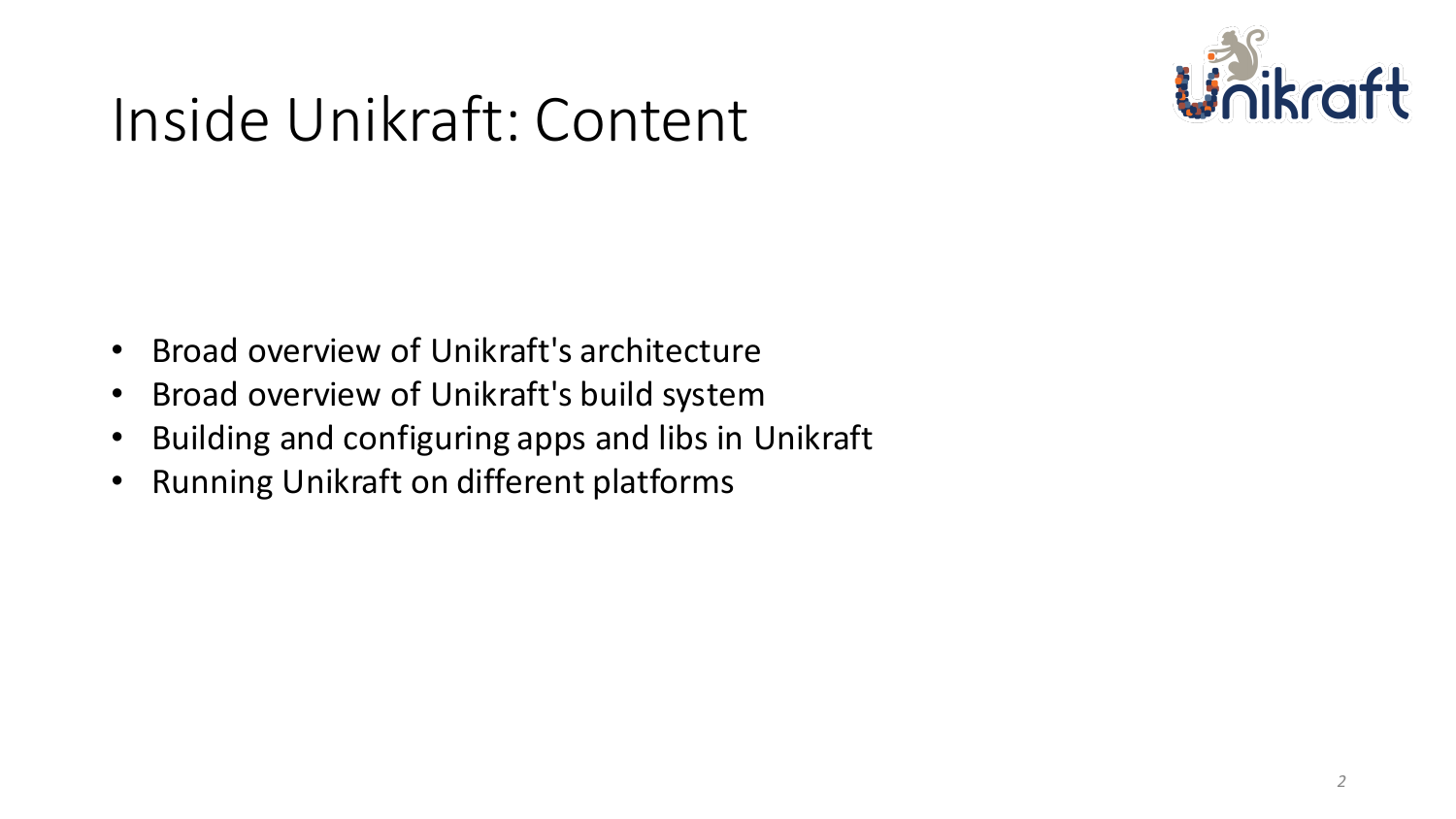

- Platform code
- Architecture code
- Internal libraries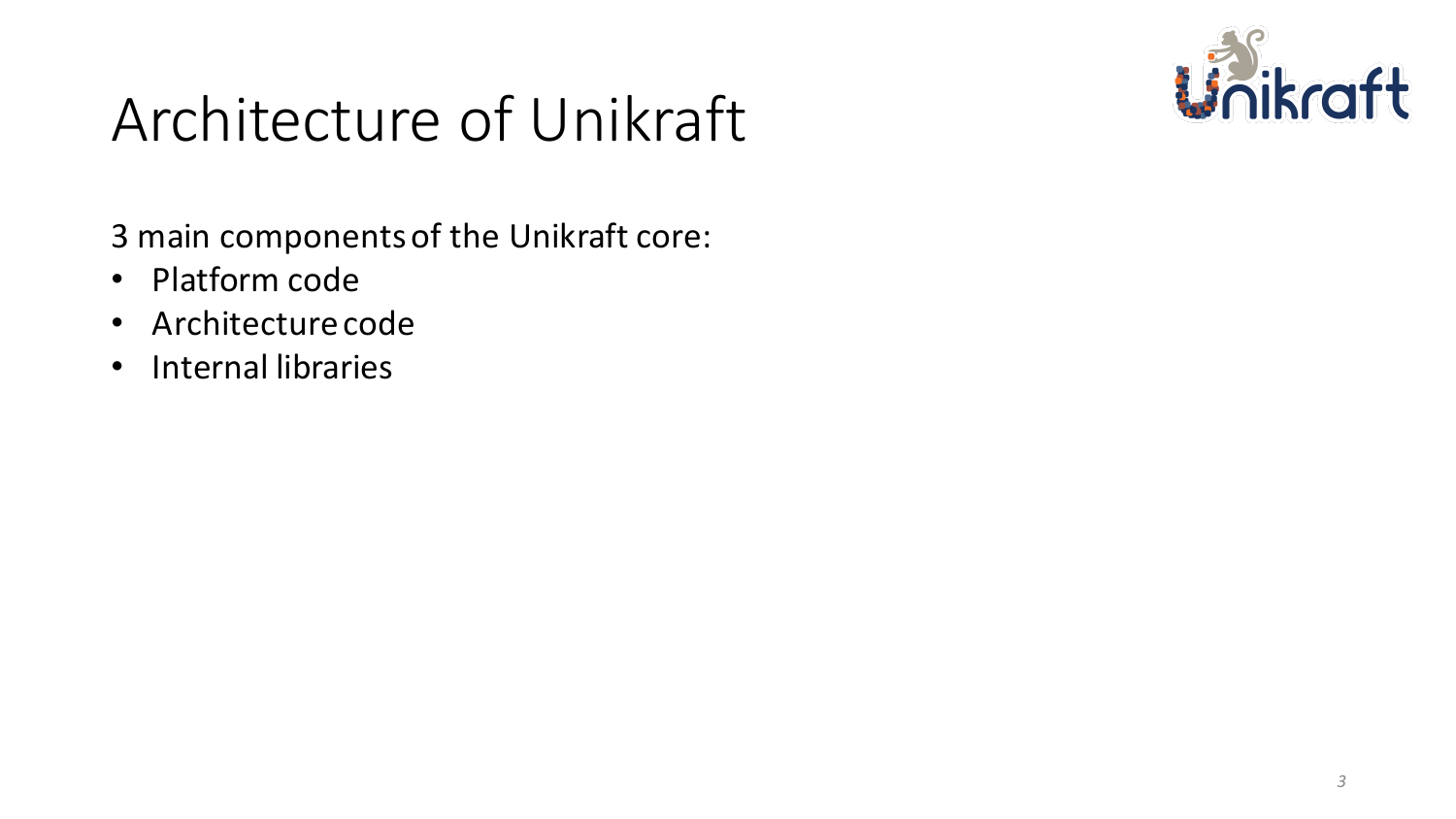

- **Platform code**
- Architecture code
- Internal libraries

- Hardware-specific code
- Drivers
- Depending on whether a hypervisor is present, it will do different things
	- KVM: behavior like bare metal
	- Linuxu: do system calls to emulate hardware
	- Xen: hypercalls...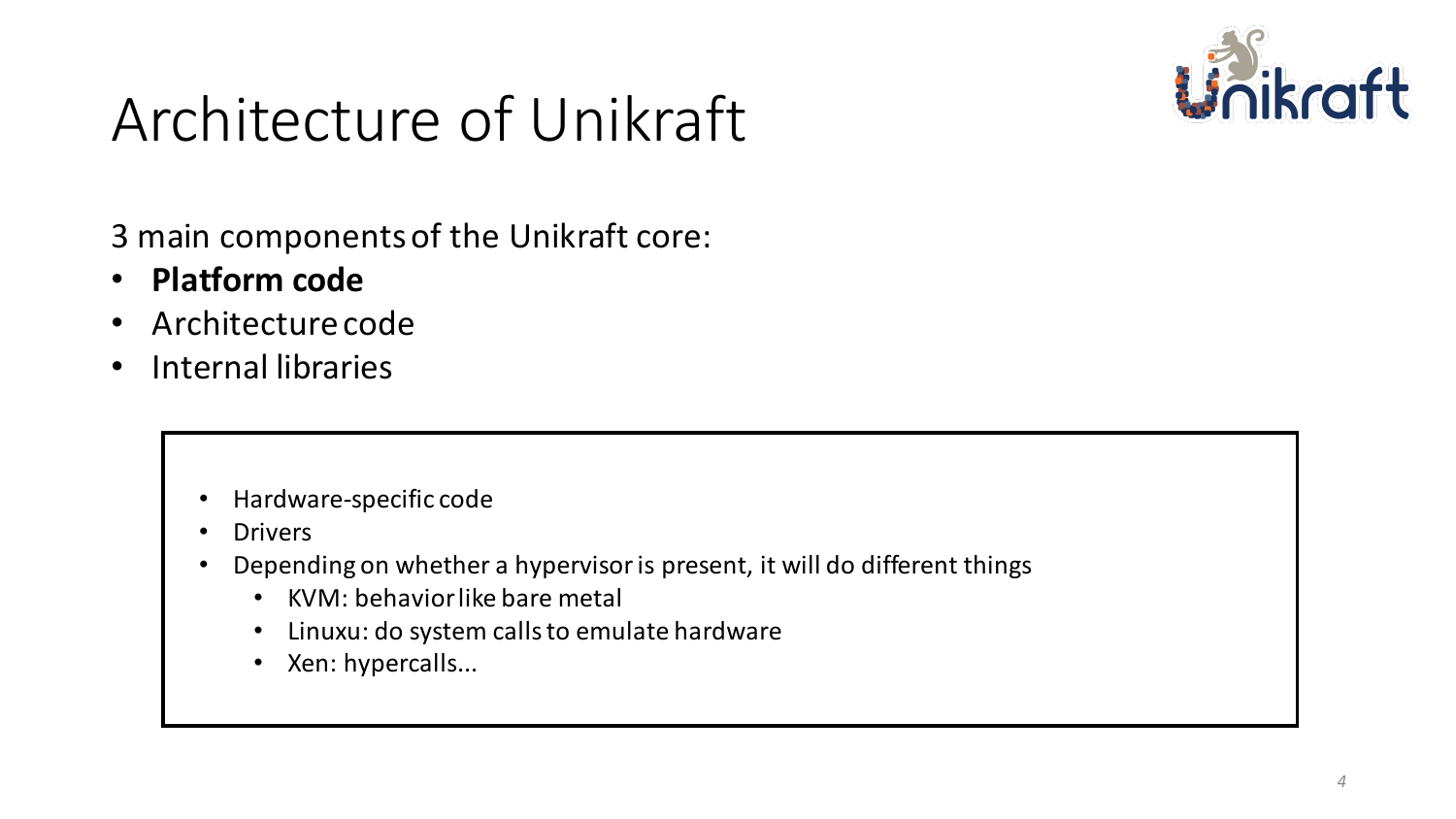

- Platform code
- **Architecture code**
- Internal libraries

- Architecture-specific code
	- Supported: x86 and ARM-64, ongoing RISC-V
- Example on x86:
	- Usable registers & hardware limits (page size, etc.)
	- How to use Thread-Local Storage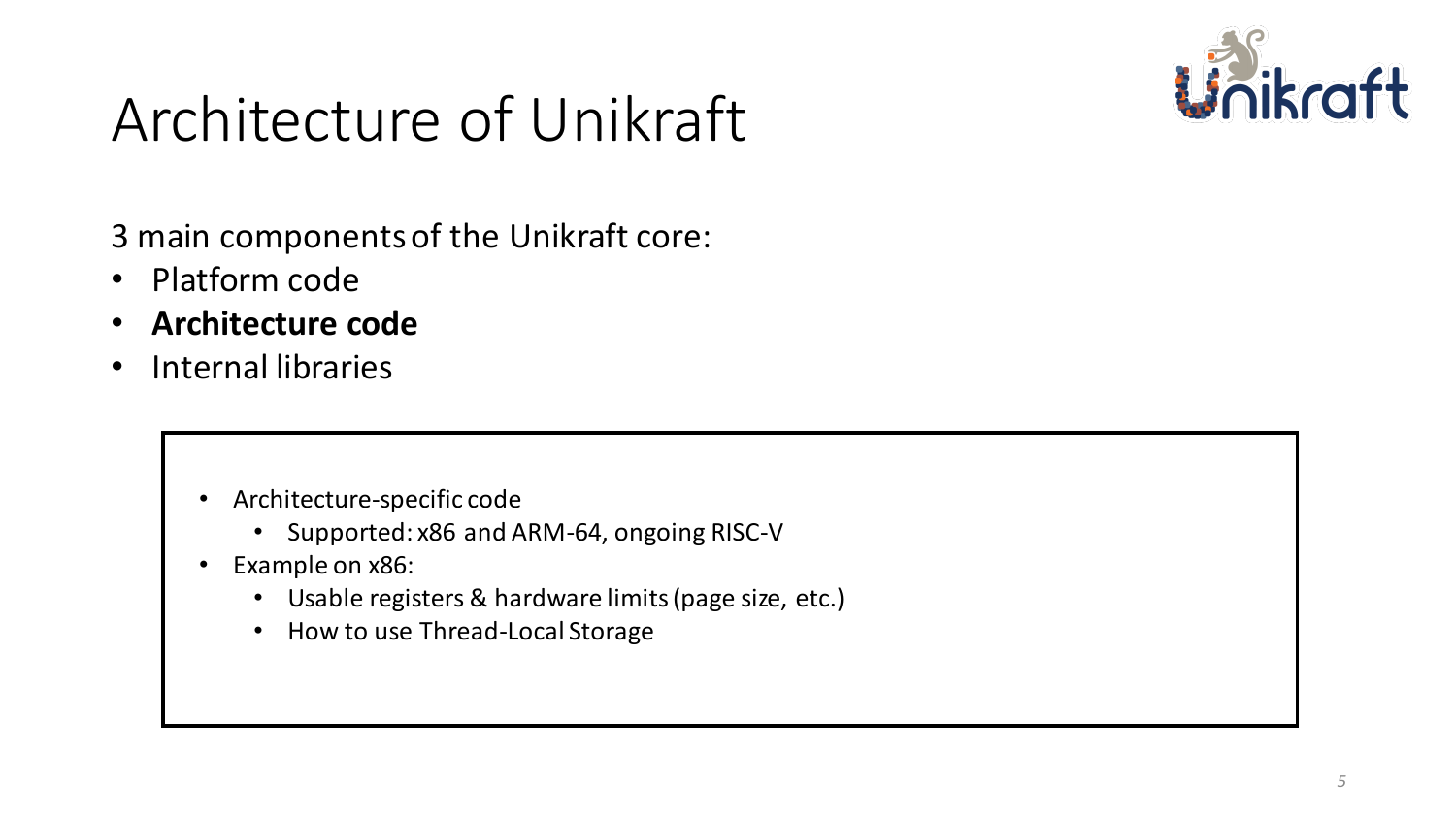

- Platform code
- Architecture code
- **Internal libraries**
	- Behavior independent of the hardware
		- Examples: scheduling, memory management, file systems, synchronization, etc.
	- Rely on underlying platform and arch code that abstract the HW
	- Generally:
		- Internal libraries = kernel functionalities
		- External libraries = user functionalities
- -> uknetdev versus lwip
- Though not always a clear cut (unikernel...)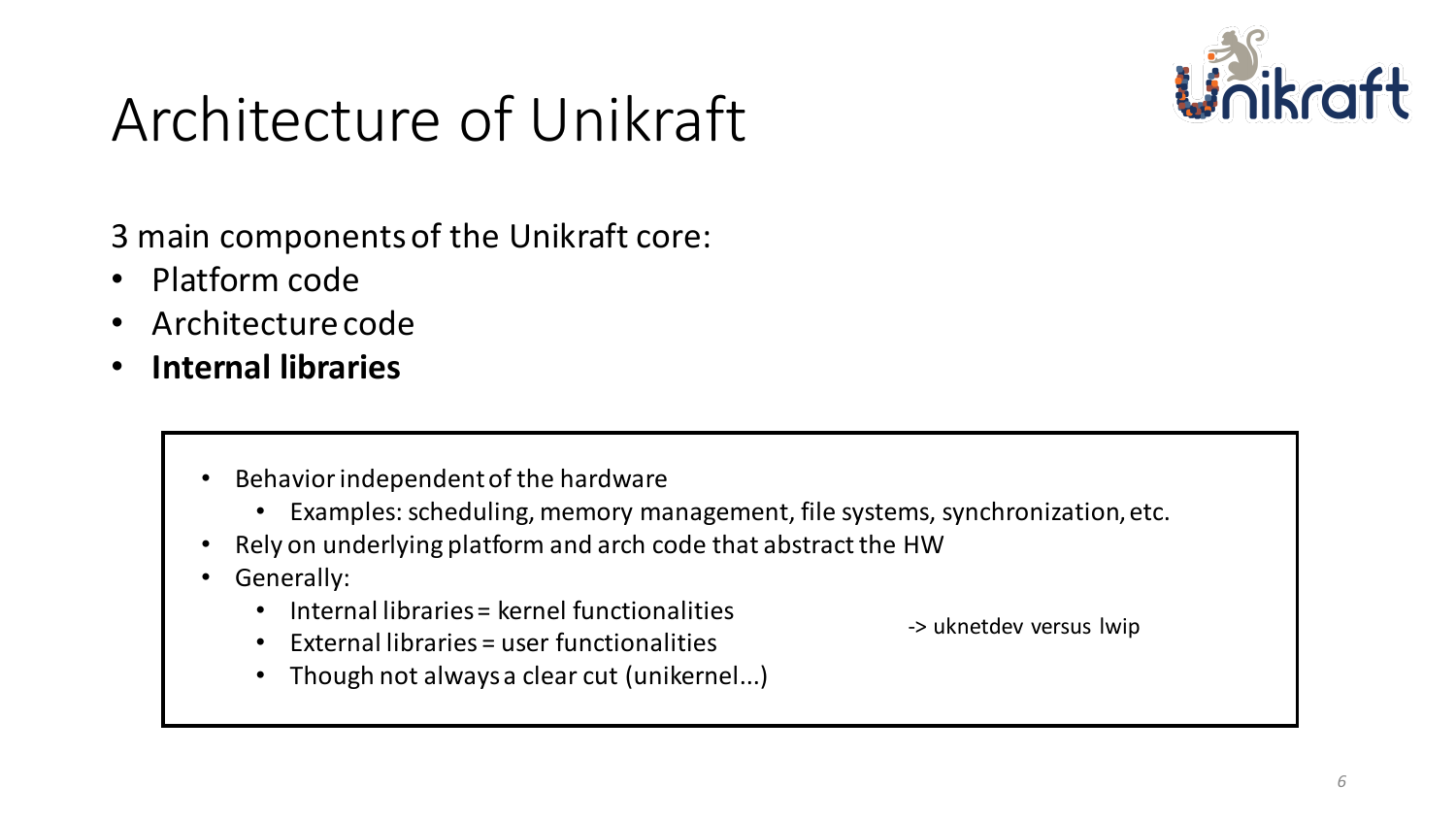

### Platforms in Unikraft

Supported platforms, among others: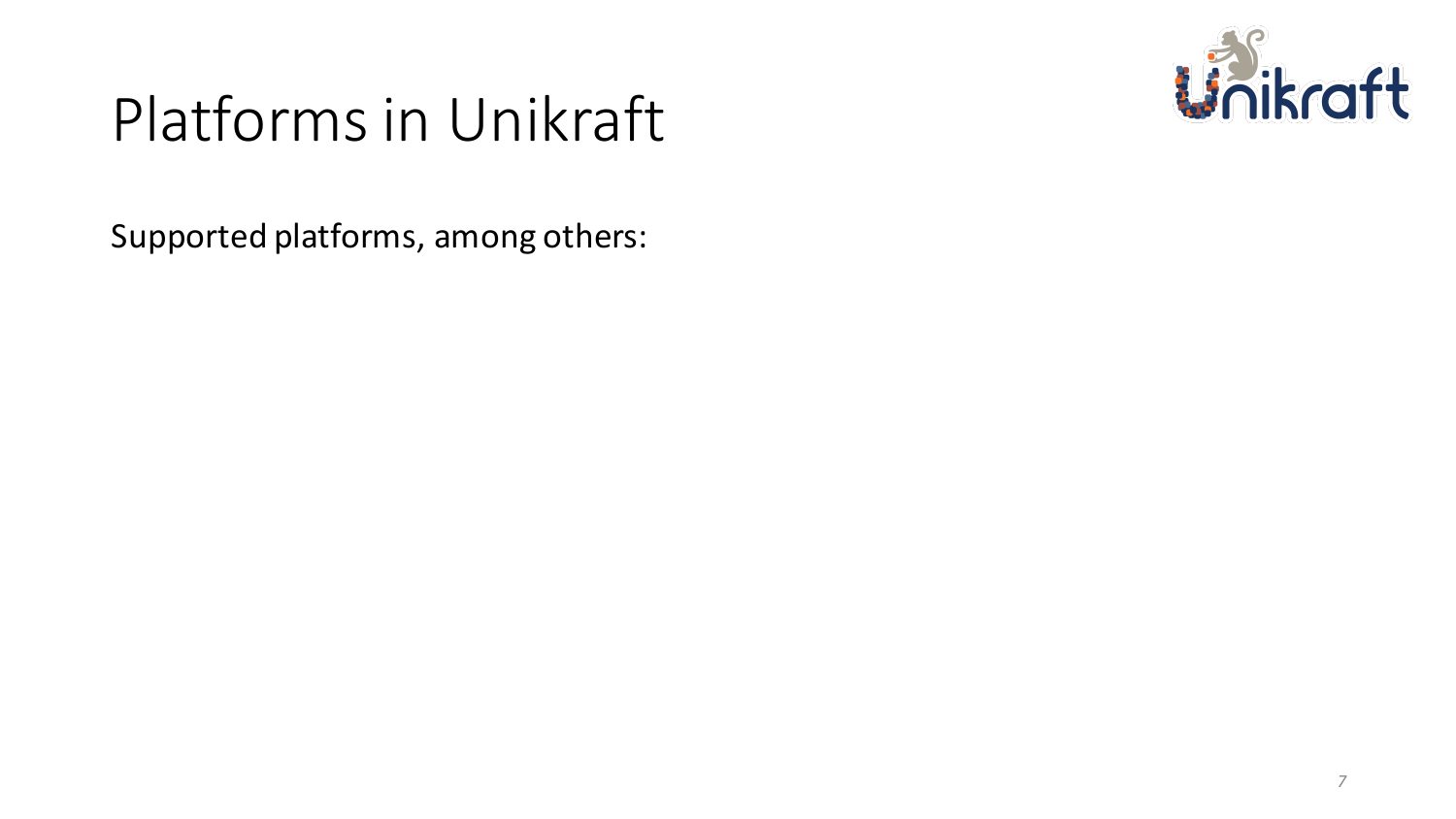

#### Platforms in Unikraft

Supported platforms, among others:

- Virtualized
	- KVM
	- Xen
	- Firecracker
	- $\bullet$  ...

VM Emulated or paravirtualized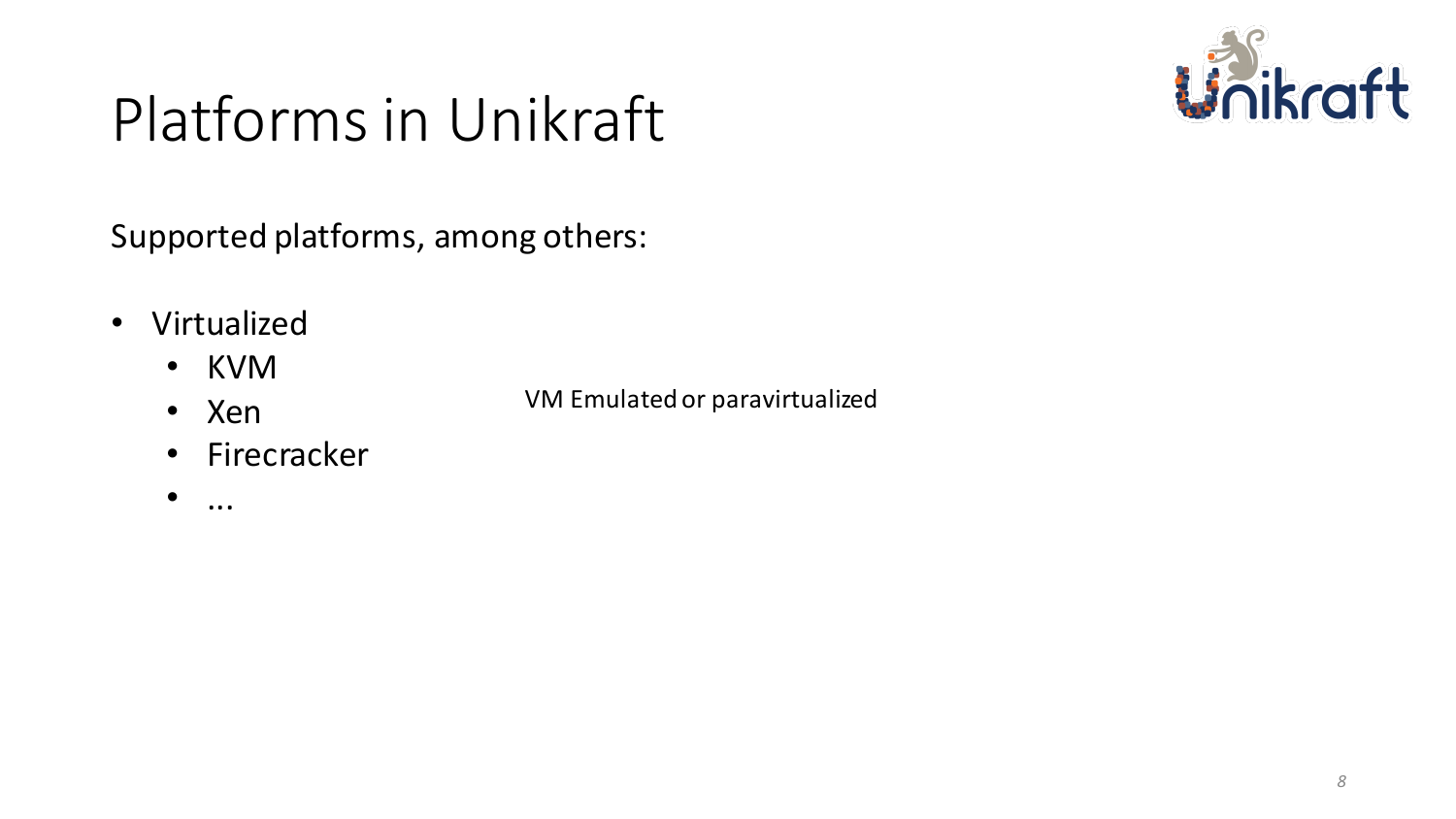

#### Platforms in Unikraft

Supported platforms, among others:

- Virtualized
	- KVM
	- Xen
	- Firecracker
	- $\bullet$  ...
- Userland
	- linuxu

VM Emulated or paravirtualized

Running as a userland process

Linuxu = development and debugging, NOT for performance evaluation/prototyping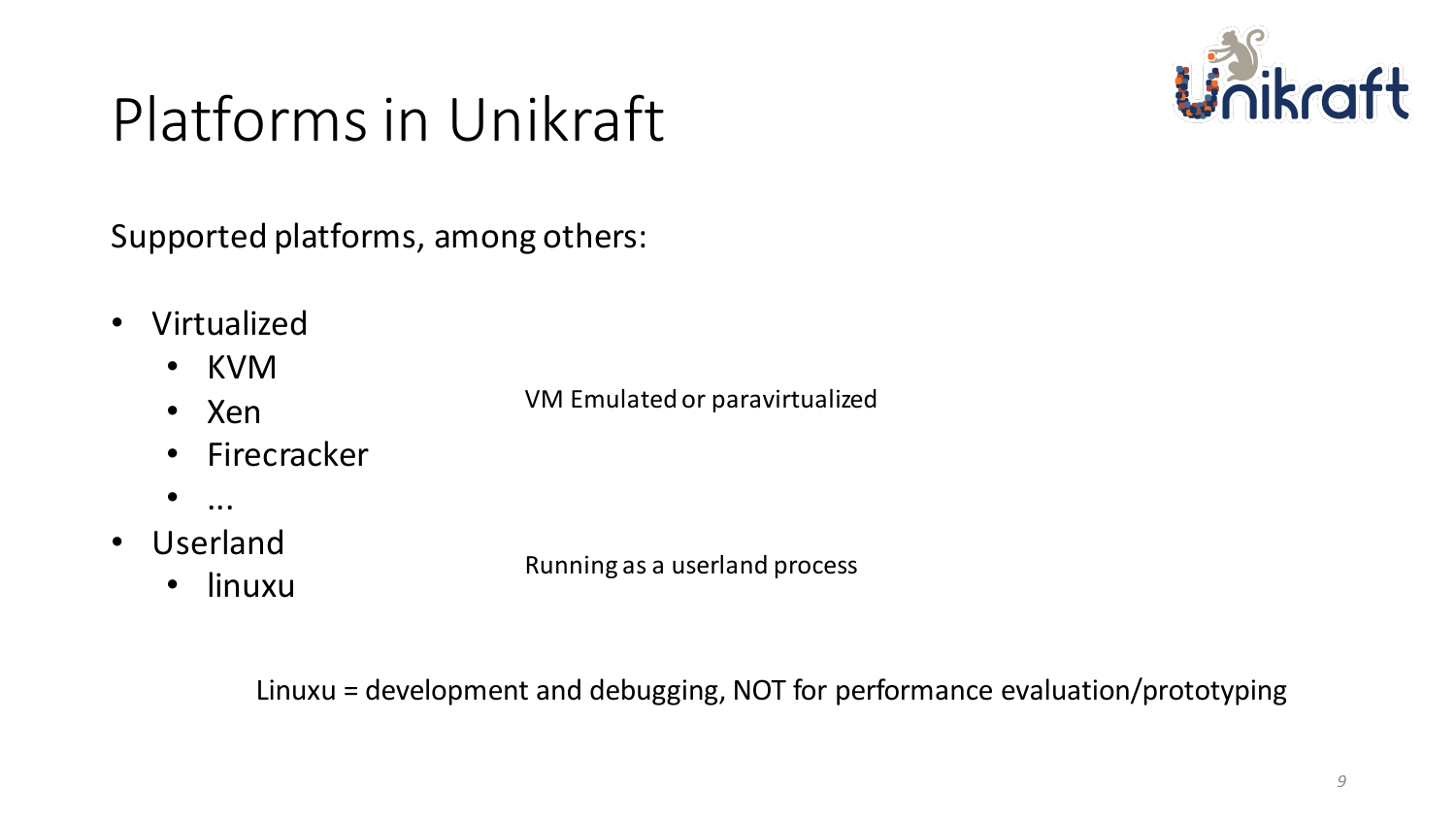

### LibCs in Unikraft

- Nolibc (internal)
- Isrlib (internal)
- Newlibc (external)
- Musl (external)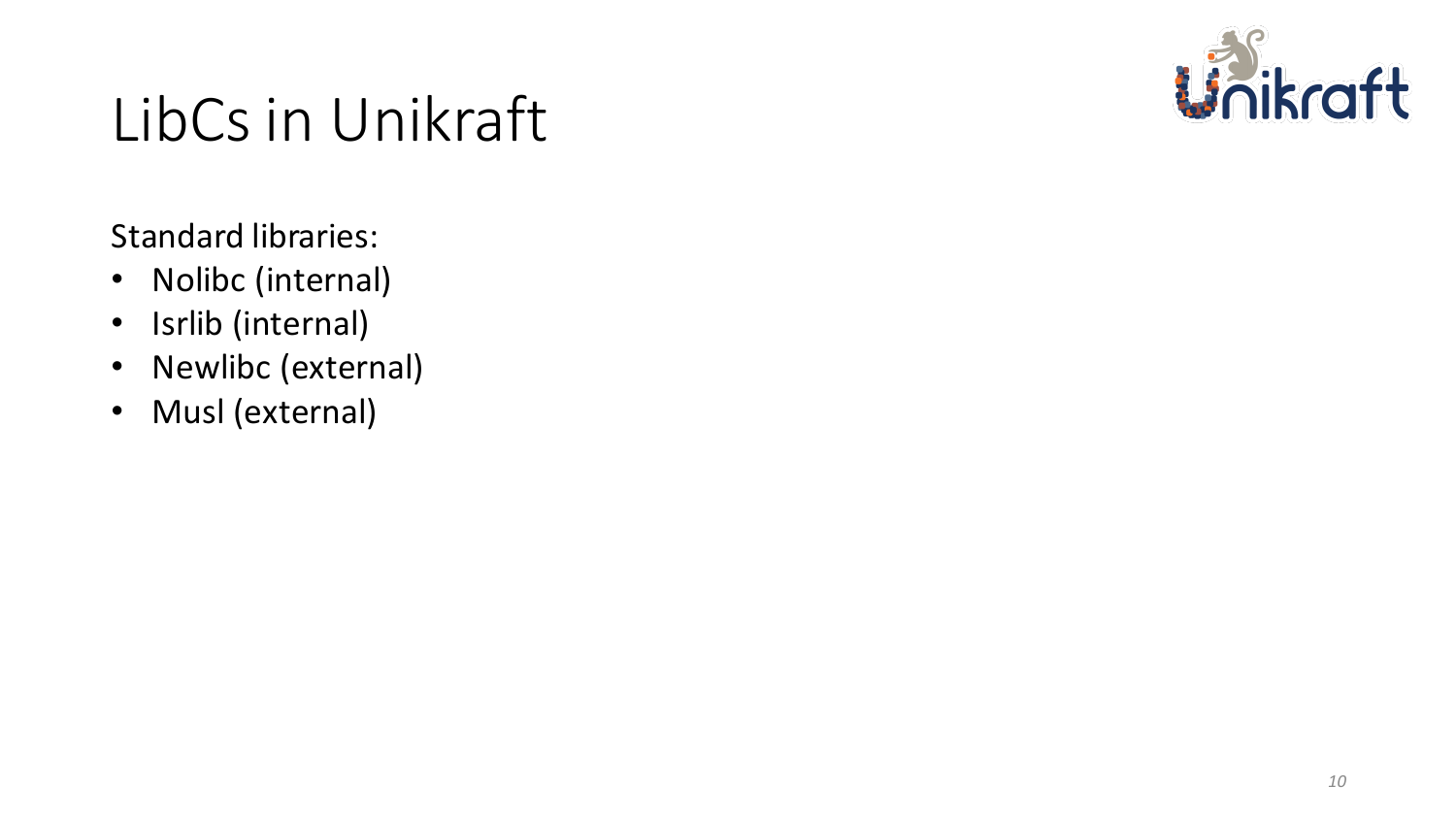

#### LibCs in Unikraft

- **Nolibc** (internal)
	- Minimum service lib for the kernel (strings, sort, etc.)
	- Homebaked, content cherry picked from other libcs
- Isrlib (internal)
- Newlibc (external)
- Musl (external)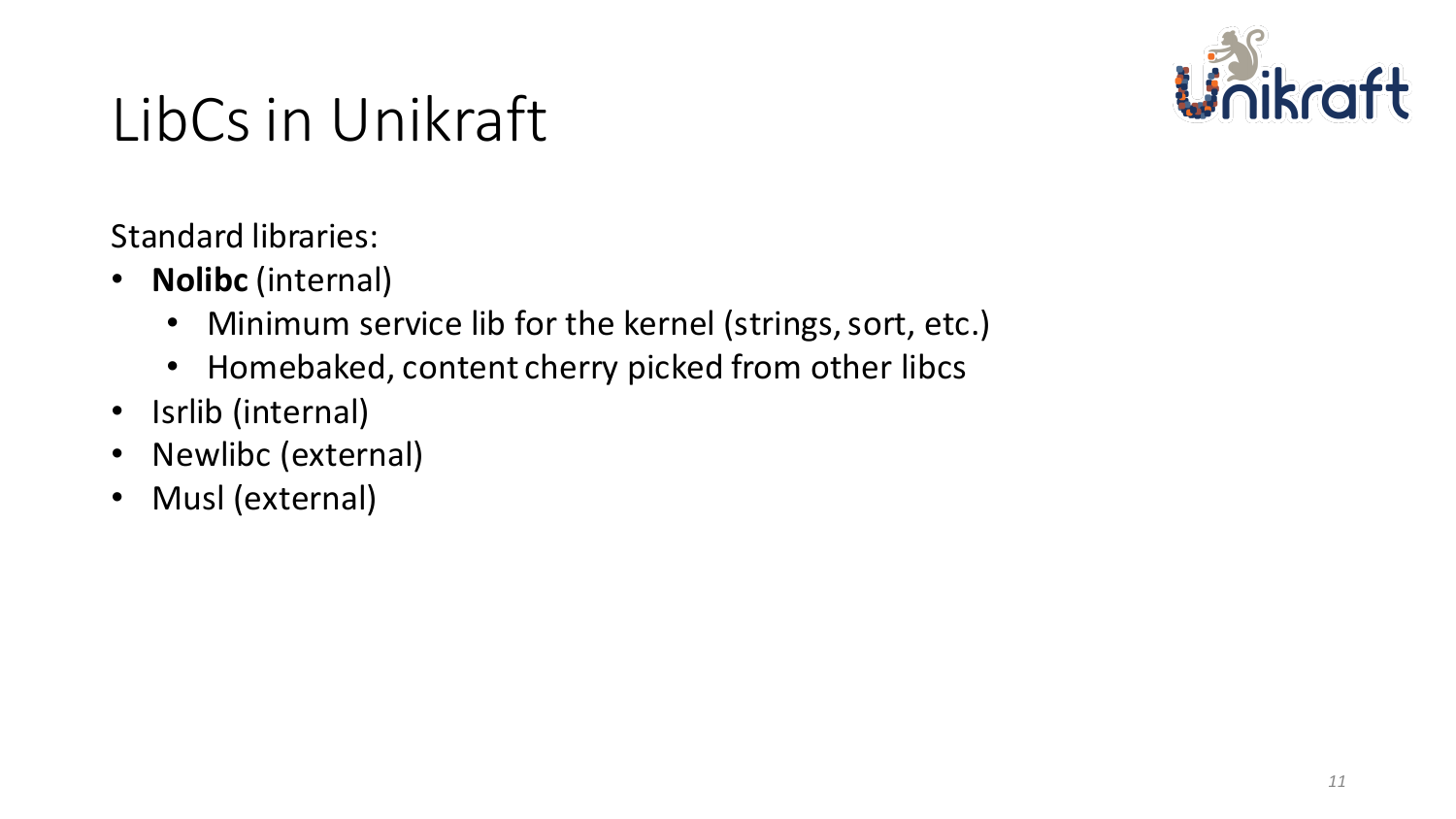

### LibCs in Unikraft

- Nolibc (internal)
- **Isrlib** (internal)
	- Interrupt-context variant of nolibc
- Newlibc (external)
- Musl (external)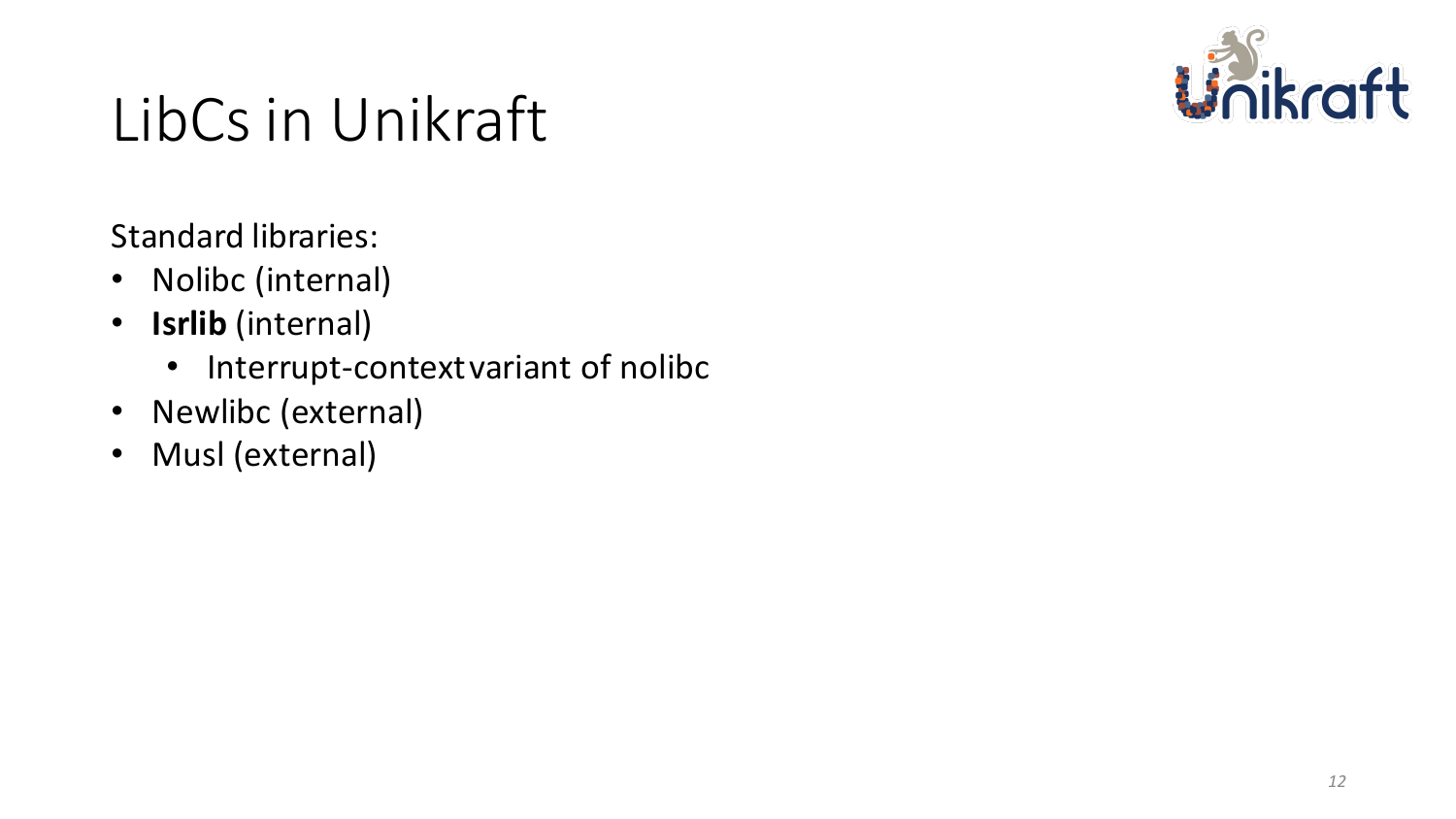

### LibCsin Unikraft

- Nolibc (internal)
- Isrlib (internal)
- **Newlibc** (external)
	- Current default for the Unikraft userland
	- Initially thought for the embedded world
	- *Somewhat* complete libc
		- Lacks multithreading features, among others
	- Does the trick for many programs but not all
- Musl (external)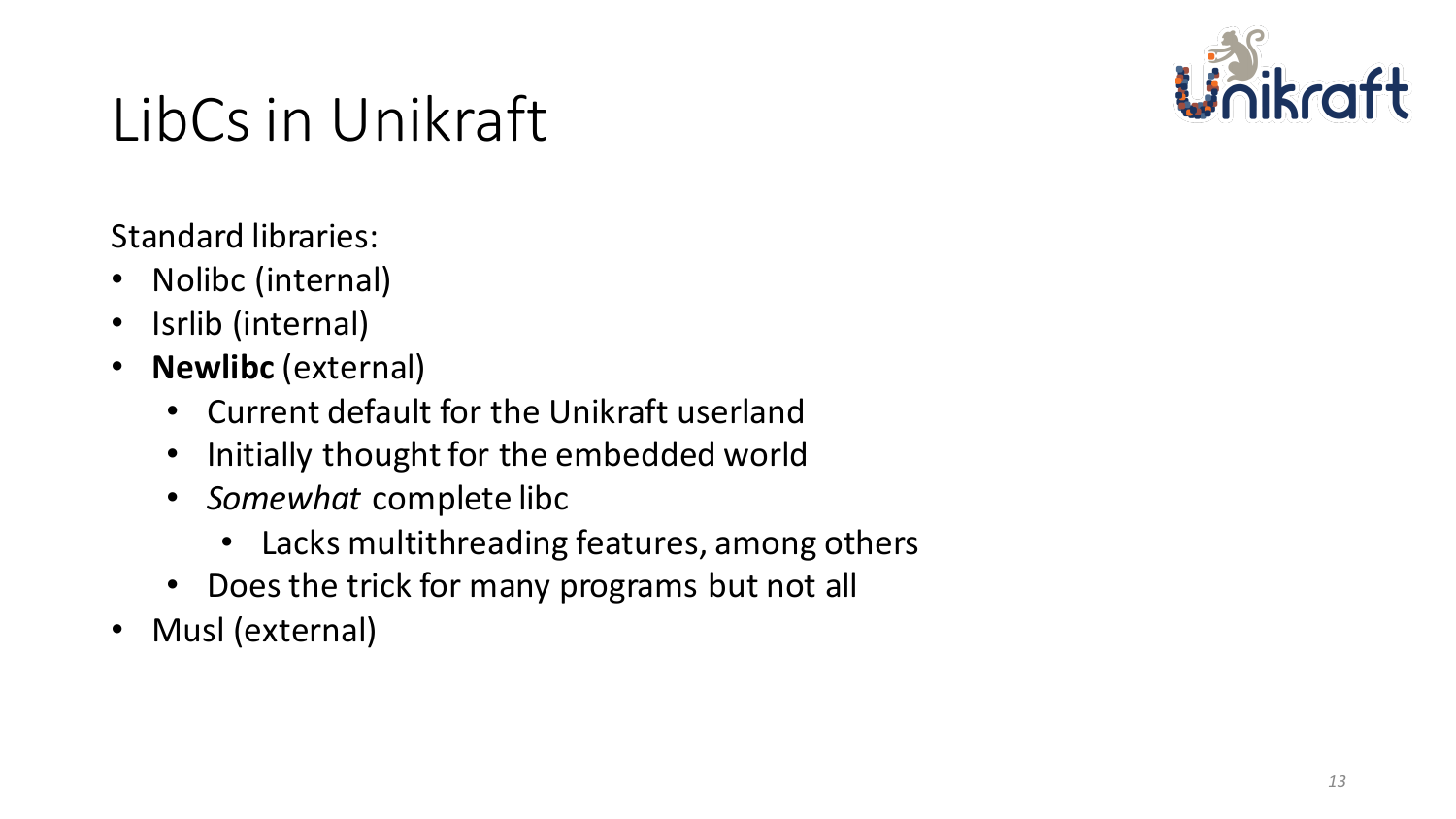

### LibCsin Unikraft

- Nolibc (internal)
- Isrlib (internal)
- Newlibc (external)
- **Musl** (external)
	- Full-featured libc
	- Really good compatibility, implements some glibc quirks as well
	- Undergoing port, will be the future default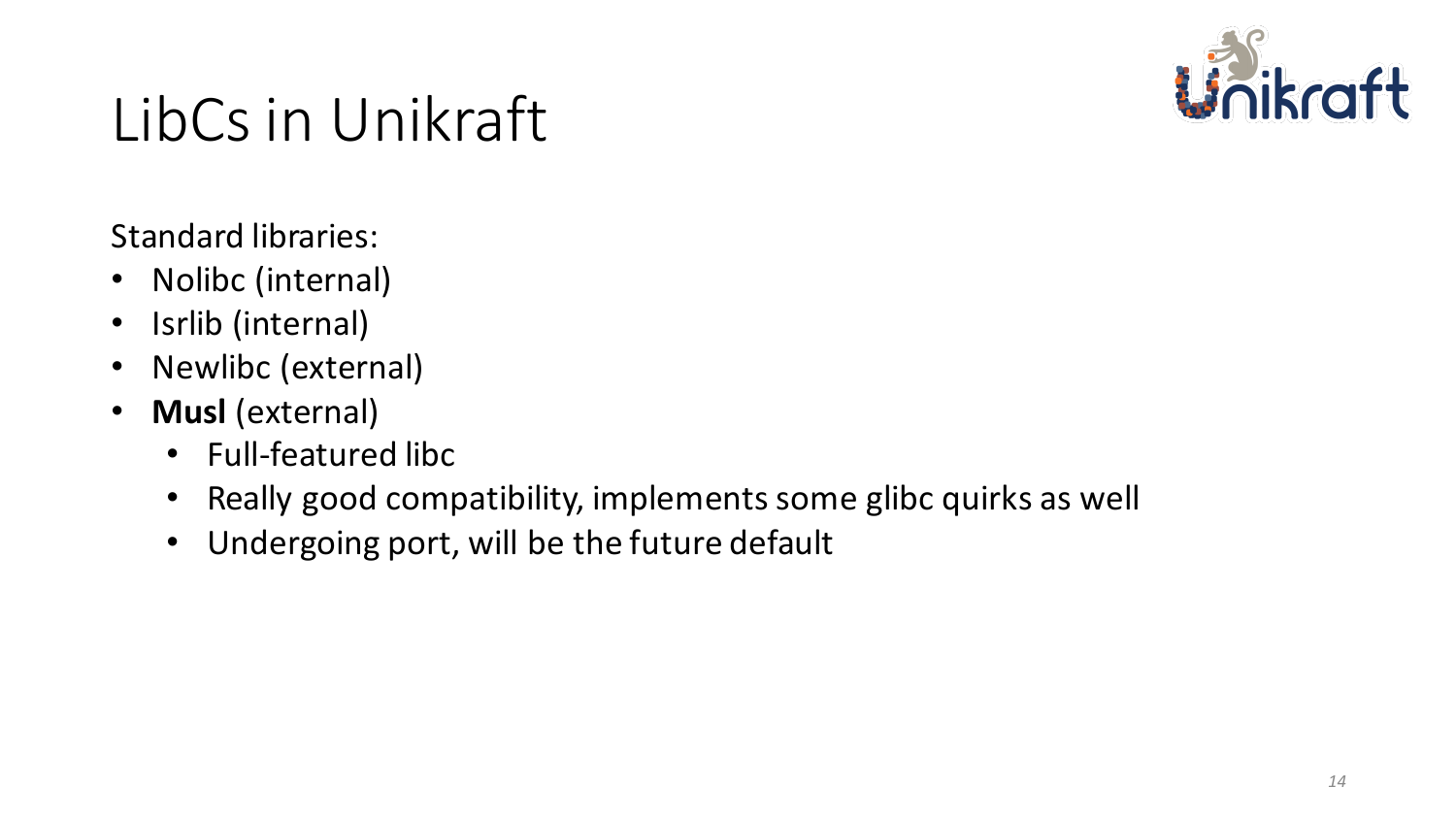

Unikraft is meant for specialization

• Understand = it's super configurable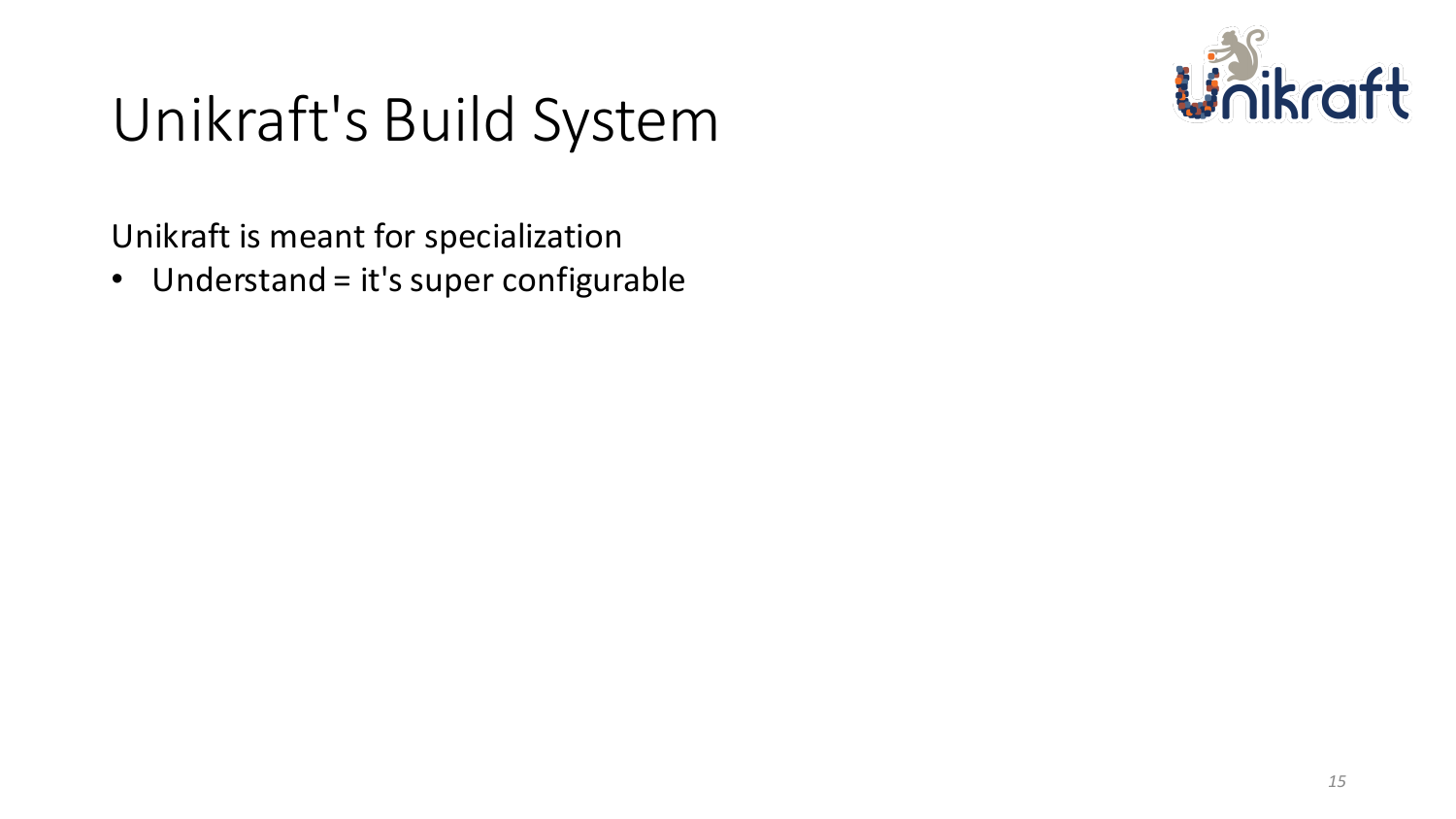

Unikraft is meant for specialization

• Understand = it's super configurable

Configuration is done using KConfig (like in Linux)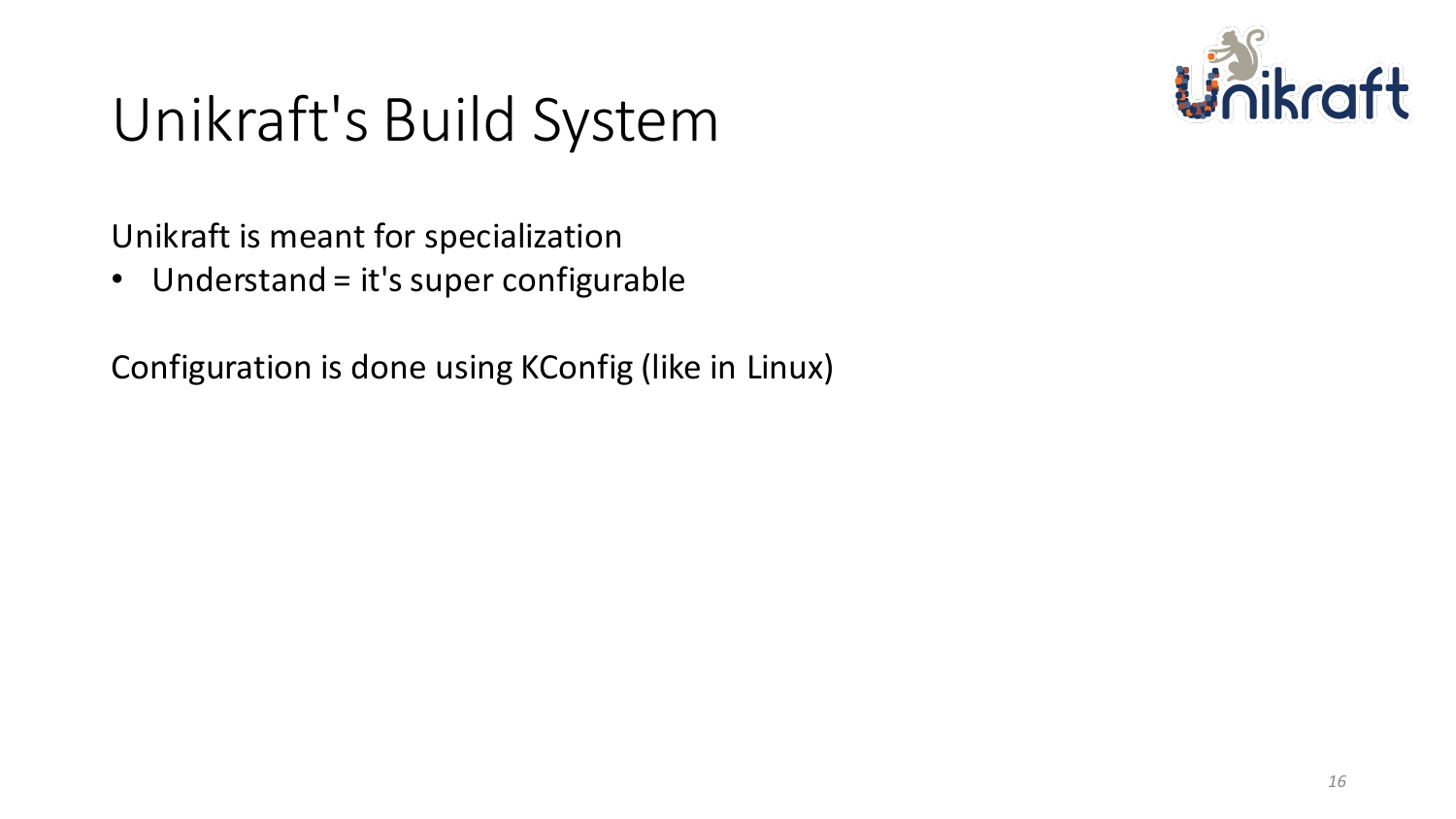

Unikraft is meant for specialization

• Understand = it's super configurable

Configuration is done using KConfig (like in Linux)

At the center: Config.uk files

- Enable libs, apps, internal and external
- Declare dependencies between libraries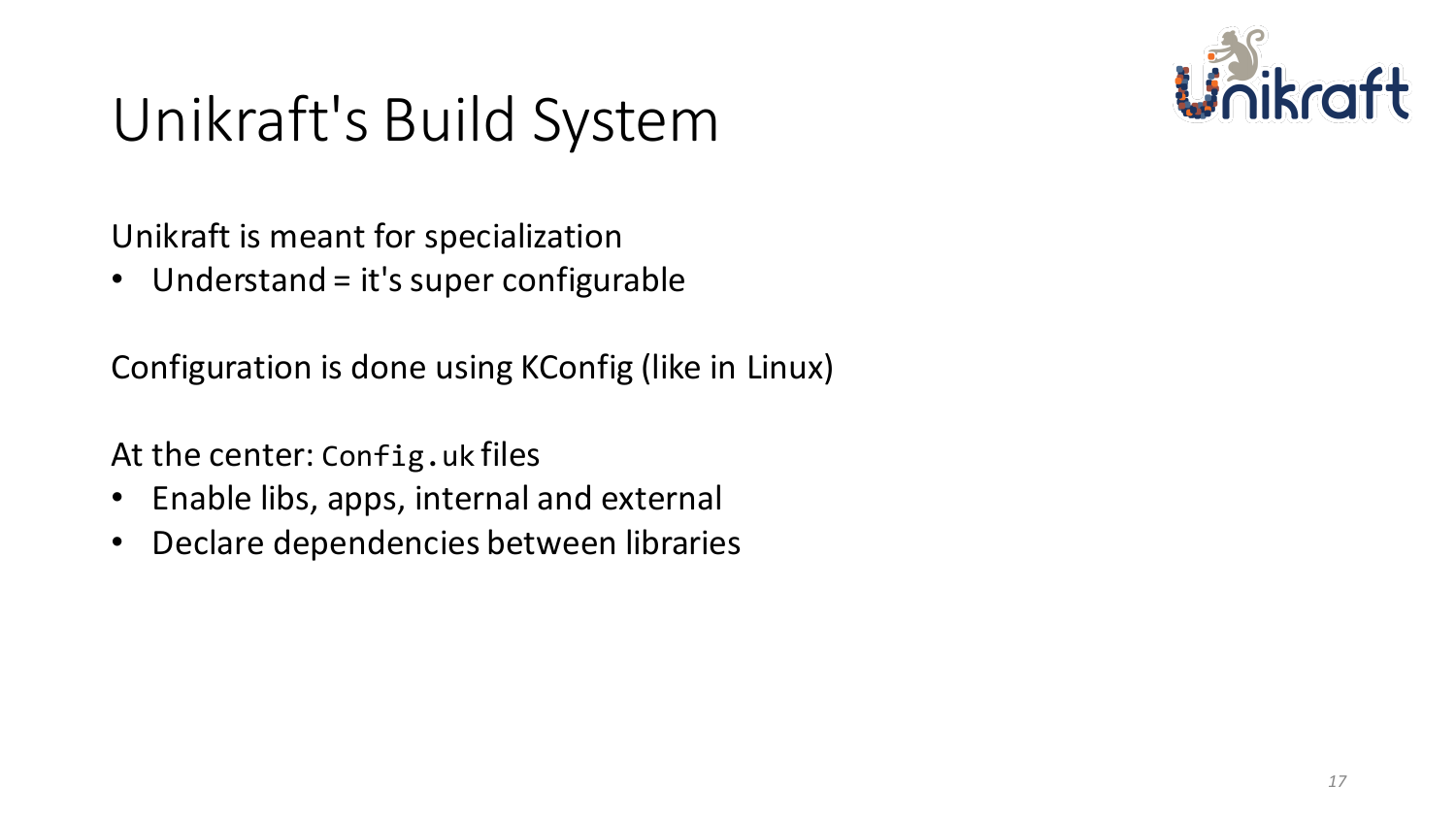

Unikraft is meant for specialization

• Understand = it's super configurable

Configuration is done using KConfig (like in Linux)

At the center: Config.uk files

- Enable libs, apps, internal and external
- Declare dependencies between libraries

make menuconfig takes Config.uk and turns it into a .config that the build system understands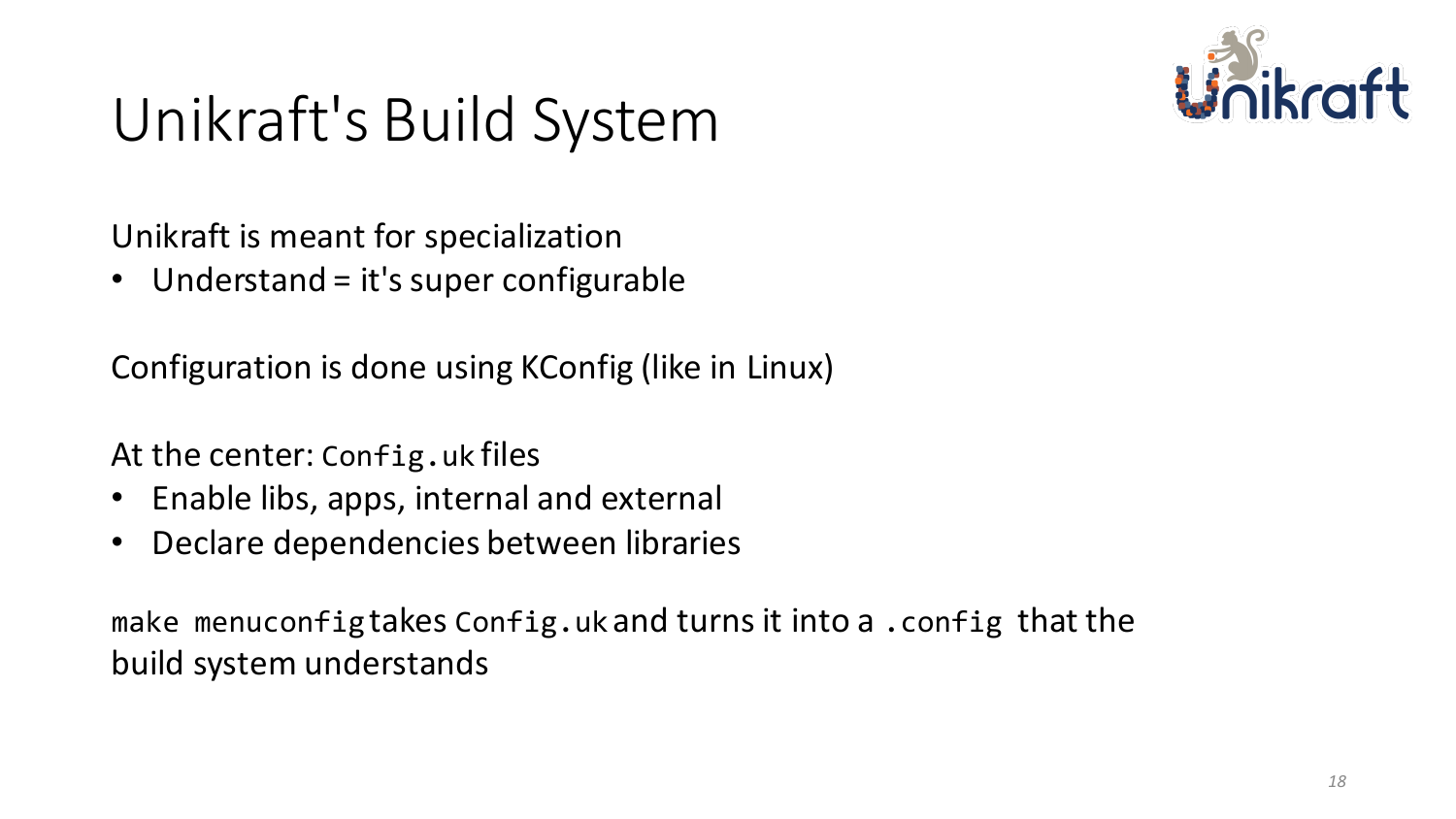



make menuconfig takes Config.uk and turns it into a .config that the build system understands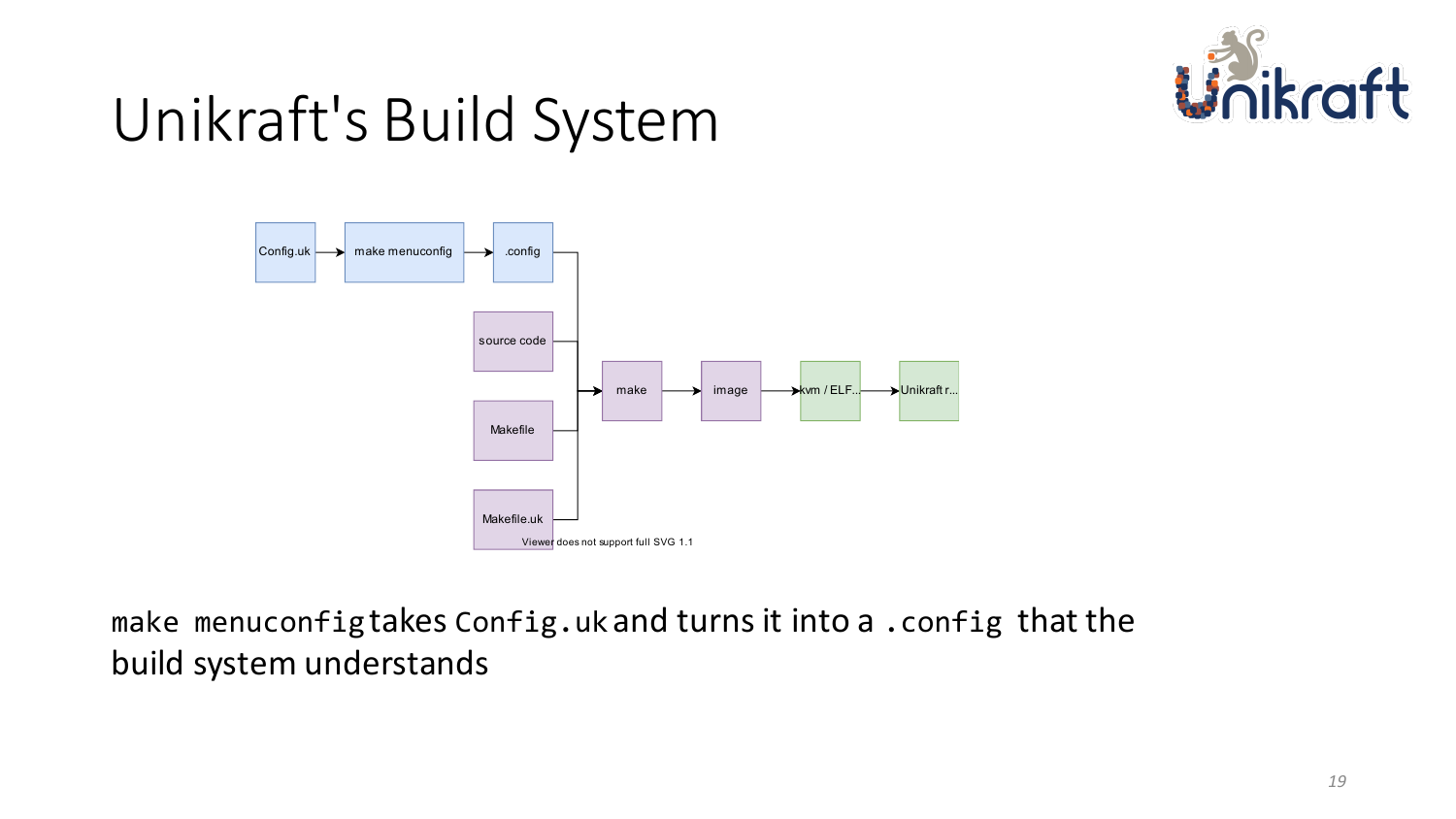

3 main ways of configuring Unikraft (from low to high level)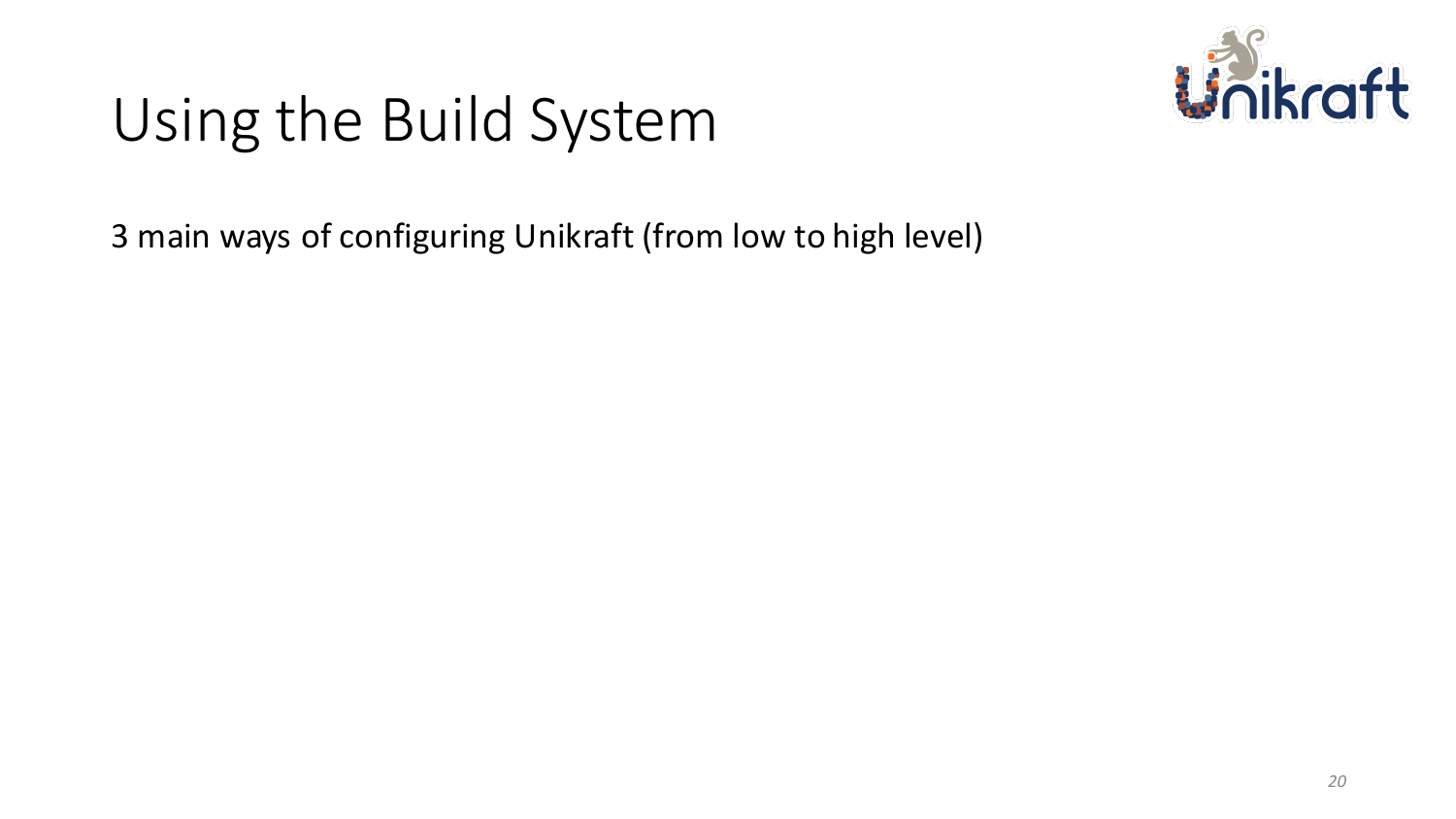

3 main ways of configuring Unikraft (from low to high level)

1. Run make menuconfig and edit config manually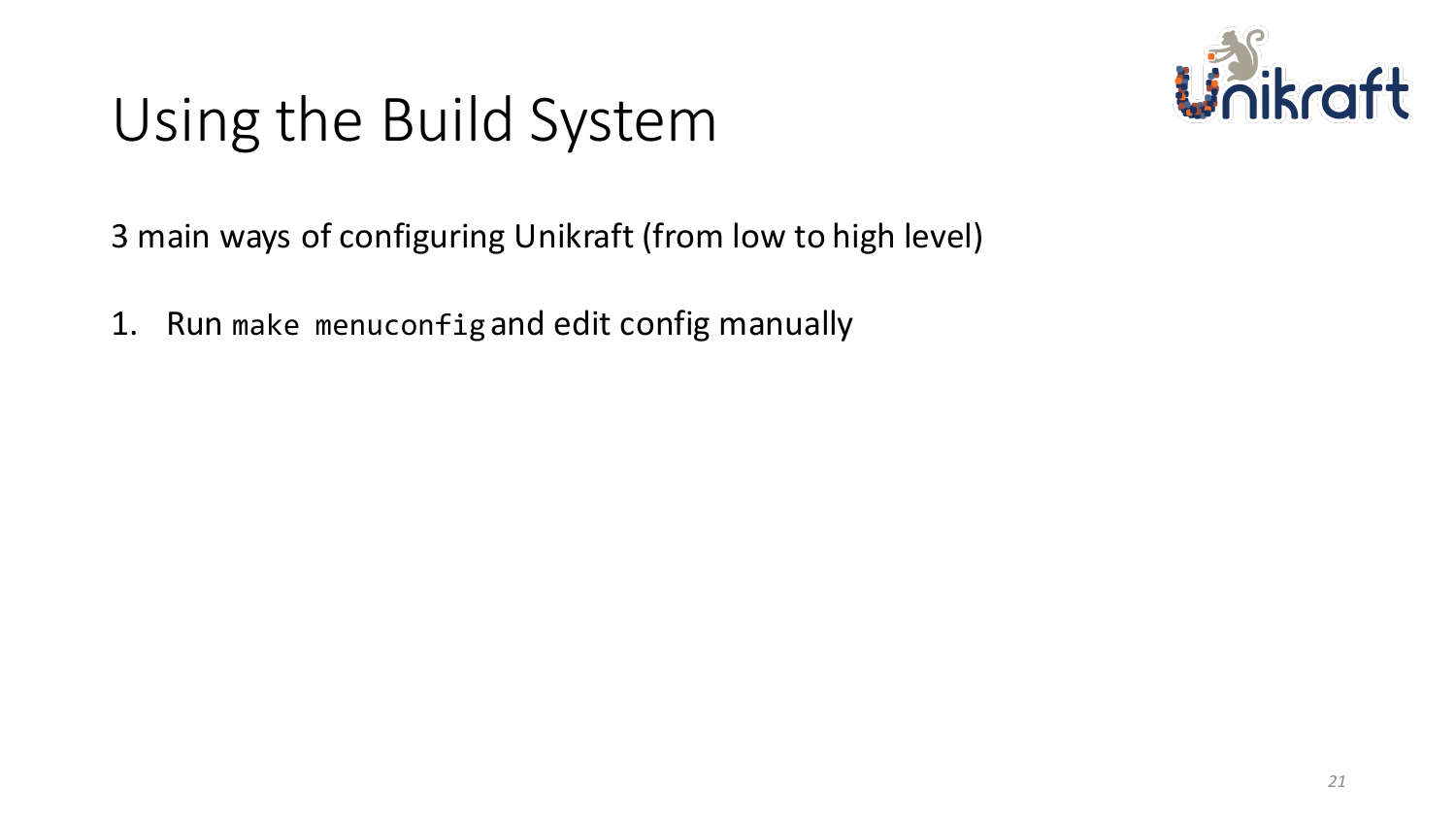

3 main ways of configuring Unikraft (from low to high level)

- 1. Run make menuconfig and edit config manually
- 2. Edit Config.uk using depends on and select to let KConfig edit the configuration automatically (and detect conflicts)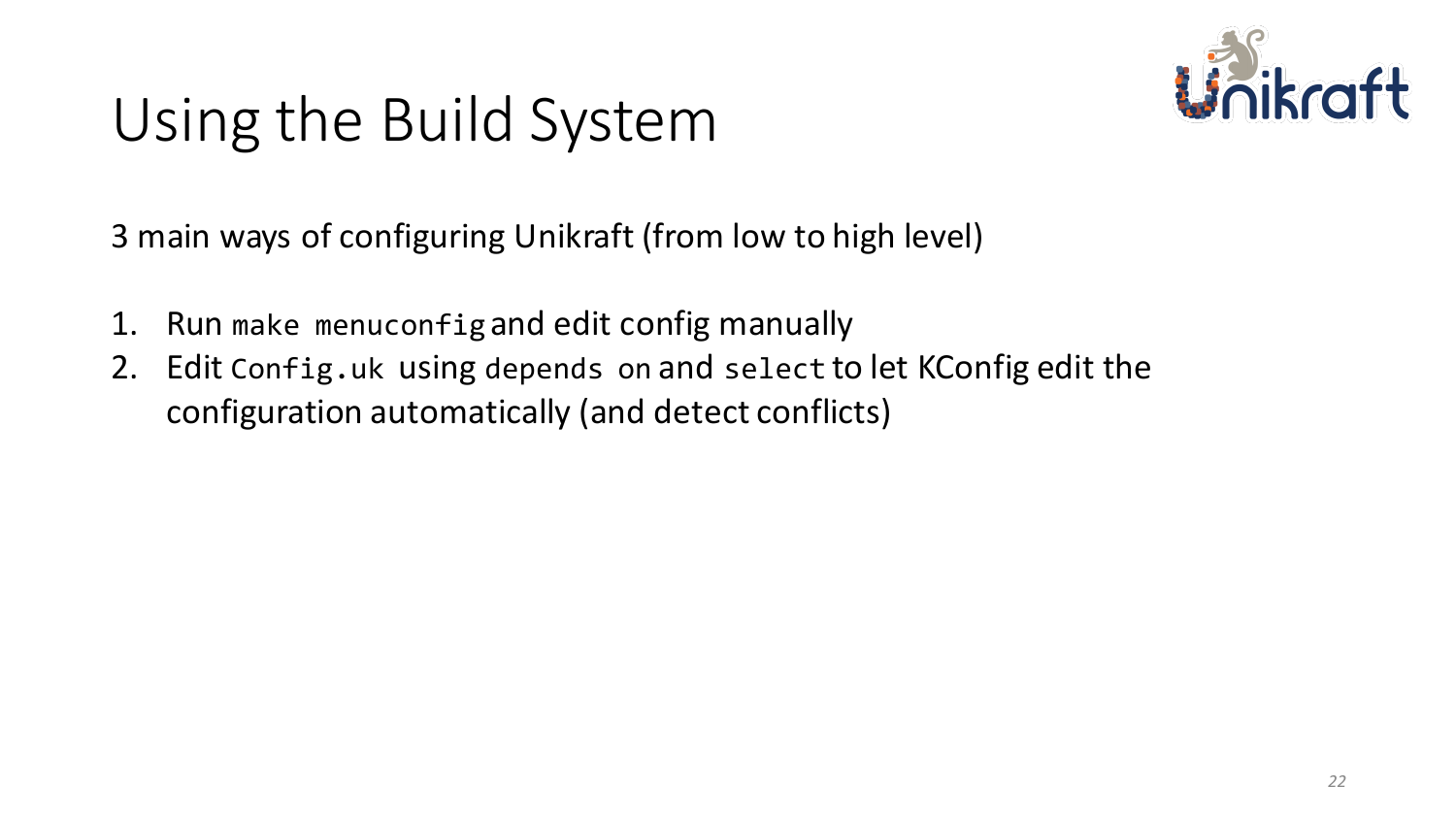

3 main ways of configuring Unikraft (from low to high level)

- 1. Run make menuconfig and edit config manually
- 2. Edit Config.uk using depends on and select to let KConfig edit the configuration automatically (and detect conflicts)
- 3. Declare dependencies in Kraft.yaml and let Kraft configure automatically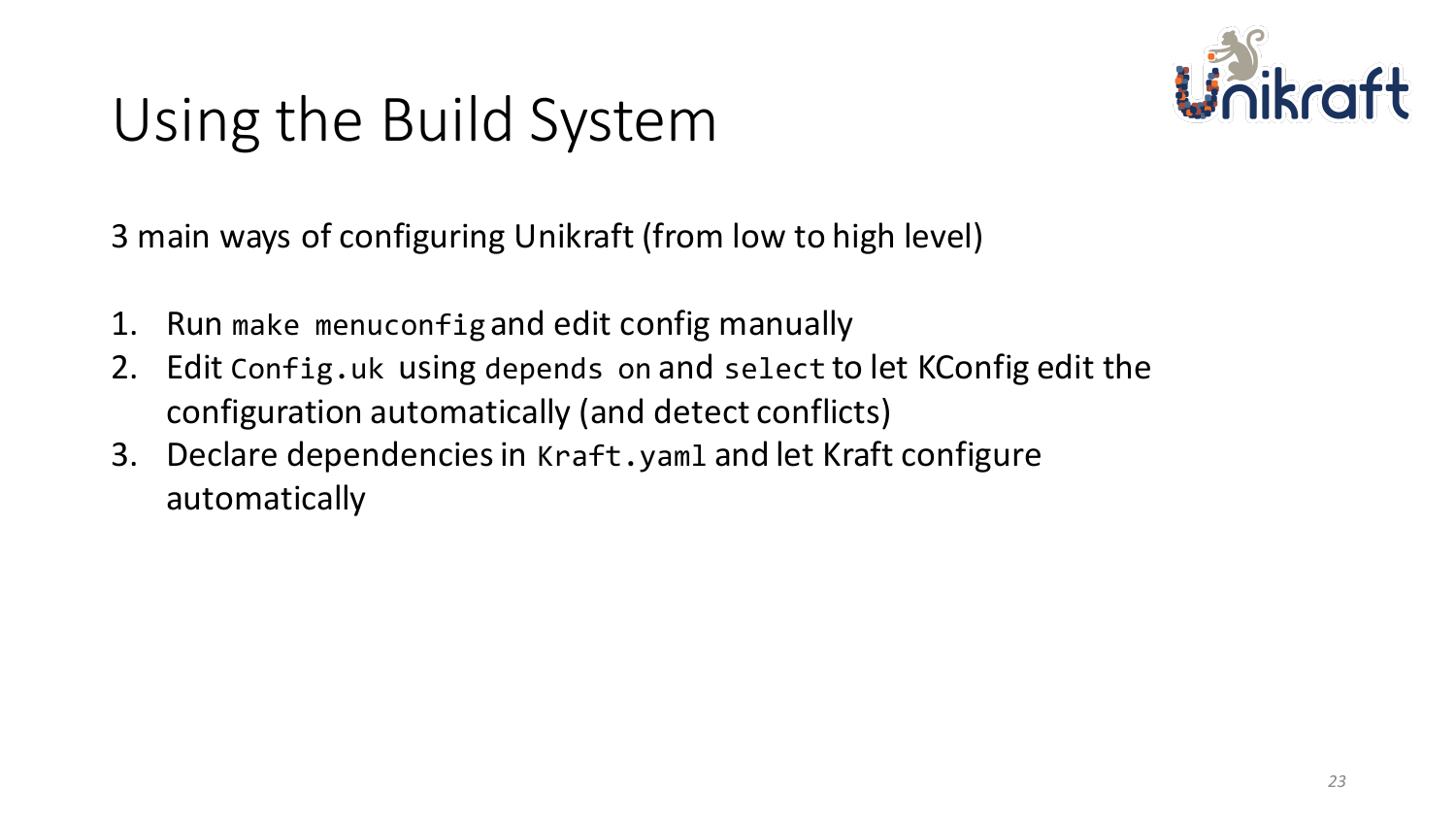

3 main ways of configuring Unikraft (from low to high level)

- 1. Run **make menuconfig** and edit config manually
- 2. Edit Config.uk using depends on and select to let KConfig edit the configuration automatically (and detect conflicts)
- 3. Declare dependencies in **Kraft.yaml** and let Kraft configure automatically

Focus on 1 & 3 in this session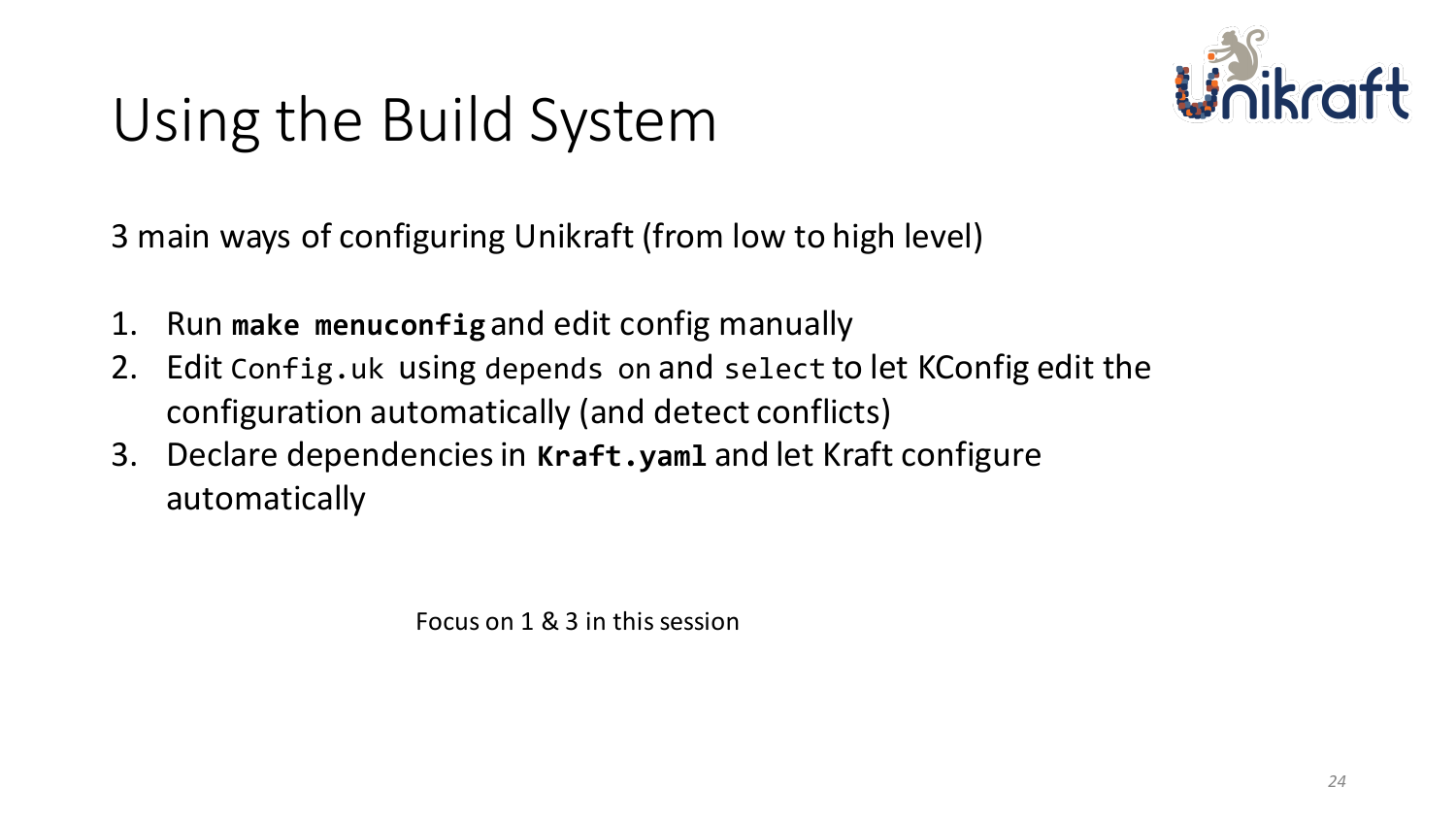

Symbols are defined according to .config's content, e.g.,

- CONFIG\_ARCH\_X86\_64
- CONFIG\_LIBTLSF\_INCLUDED
- CONFIG\_HAVE\_SCHED

You can use these symbols in your C code, provided you include uk/config.h

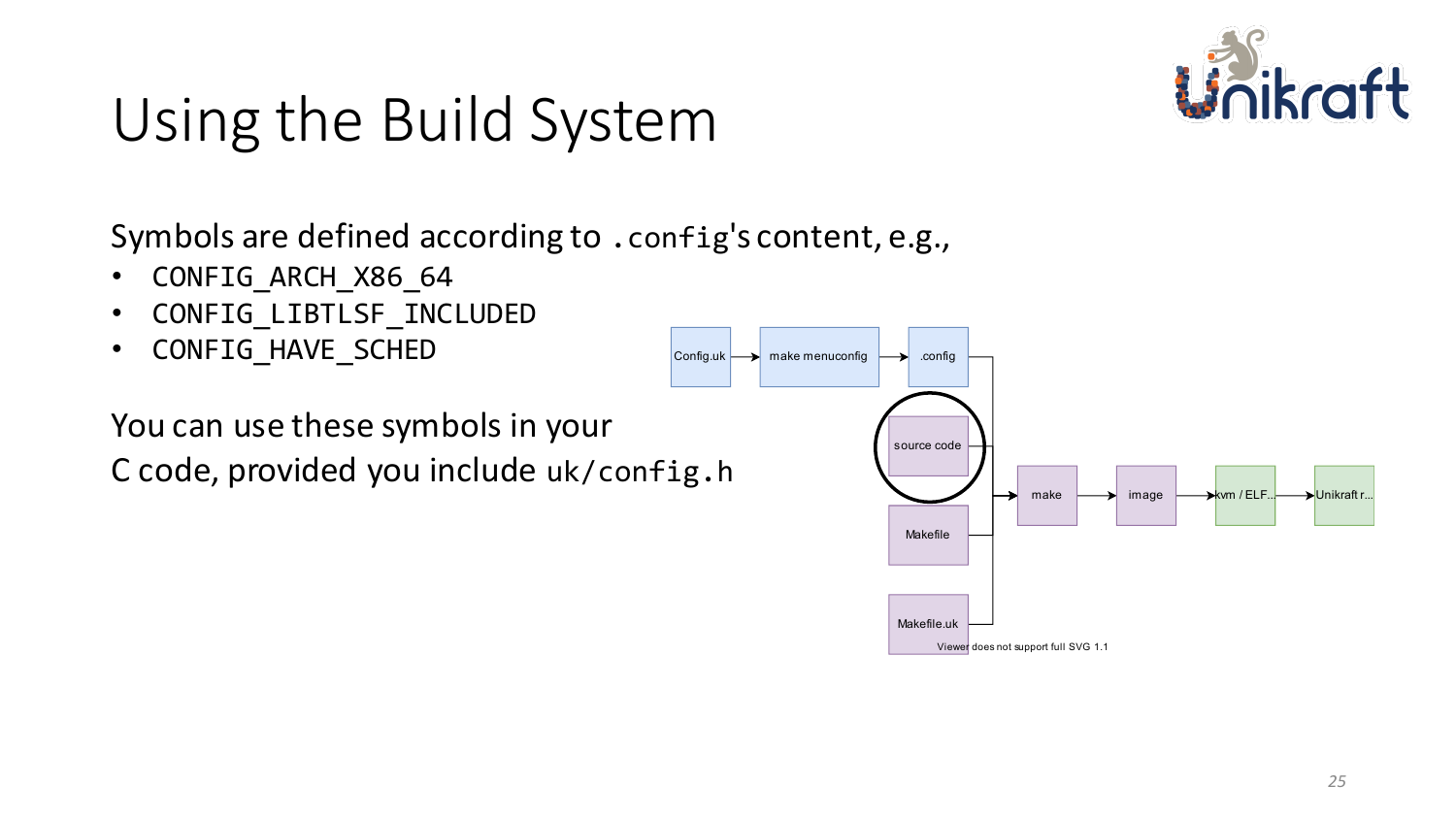

Configuration options can also be used in Makefile.uk

- Governs behavior of the build system
- Which file gets included, which file doesn't
- If external data must be fetched and uncompressed, define how